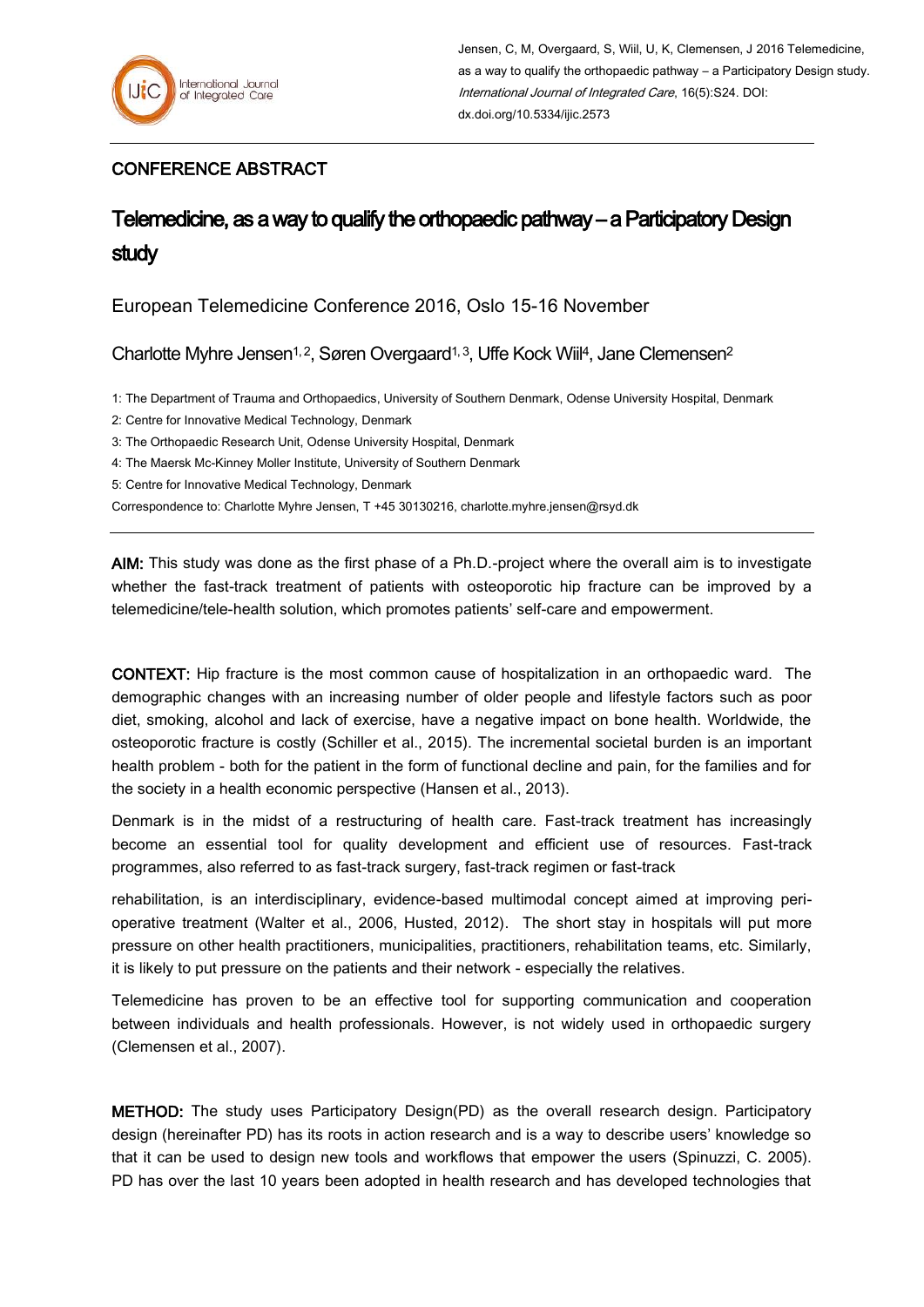have changed the way health services are offered (Clemensen et al., 2005, Danbjorg et al., 2014). PD is conducted in three phases and this paper reports from the initial phase where focus is on identifying needs and generating ideas to address these needs.

FINDINGS AND DISCUSSION: It is evident that recovering from a hip fracture is a complex and subjective experience.

This study shows that individuals want to be in charge of their own life and they want to have autonomy. Acquiring a hip fracture and recovering from this is a violent break – not only in a physiological manner but also in the individuals' everyday life. Acquiring a hip fracture is also a forceful reminder of the frailty of life: this stressful situation complicates the ability to understand information and knowledge given during the fast-track treatment. Thereby, the conventional way of communicating health knowledge in fast-track treatment in order to empower the individuals is challenged.

A new way of promoting and enabling patient-empowerment is required if we want to support autonomy and self-care and individuals' zest for life.

This study illustrates the gaps in the patient pathway and suggests ways to fill these gaps.

## **REFERENCES**

CLEMENSEN, J., LARSEN, S. B. & EJSKJAER, N. 2005. Telemedical treatment at home of diabetic foot ulcers. J Telemed Telecare, 11 Suppl 2, S14-6.

CLEMENSEN, J., LARSEN, S. B., KYNG, M. & KIRKEVOLD, M. 2007. Participatory design in health sciences: Using cooperative experimental methods in developing health services and computer technology. Qual Health Res, 17, 122-30.

DANBJORG, D. B., WAGNER, L. & CLEMENSEN, J. 2014. Do families after early postnatal discharge need new ways to communicate with the hospital? A feasibilility study. Midwifery, 30, 725-32.

HANSEN, L., MATHIESEN, A. S., VESTERGAARD, P., EHLERS, L. H. & PETERSEN, K. D. 2013. A health economic analysis of osteoporotic fractures: who carries the burden? Arch Osteoporos, 8, 126.

HUSTED, H. 2012. Fast-track hip and knee arthroplasty: clinical and organizational aspects. Acta Orthop Suppl, 83, 1-39.

SCHILLER, C., FRANKE, T., BELLE, J., SIMS-GOULD, J., SALE, J. & ASHE, M. C. 2015. Words of wisdom – patient perspectives to guide recovery for older adults after hip fracture: a qualitative study. Patient preference and adherence, 9, 57-64.

SPINUZZI, C. 2005. The Methodology of Participatory Design. Technical Communication, Volume 52, pp.163-174(12).

WALTER, C. J., SMITH, A. & GUILLOU, P. 2006. Perceptions of the Application of Fast-Track Surgical Principles by General Surgeons. Annals of The Royal College of Surgeons of England, 88, 191-195.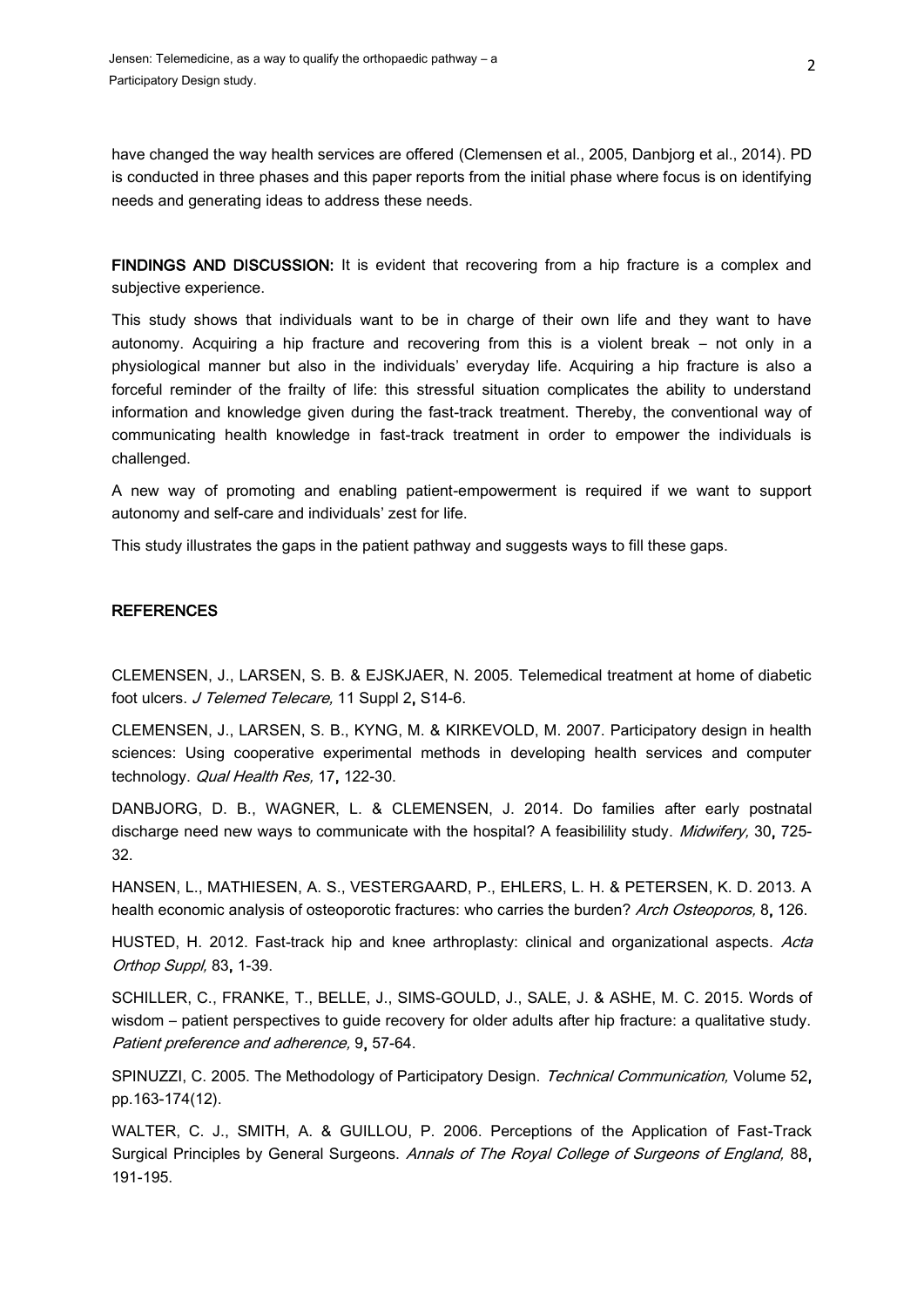Keywords: participatory design; patient involvement; self-care; hip fracture; empowerment; health knowledge; telemedicine; tele-health